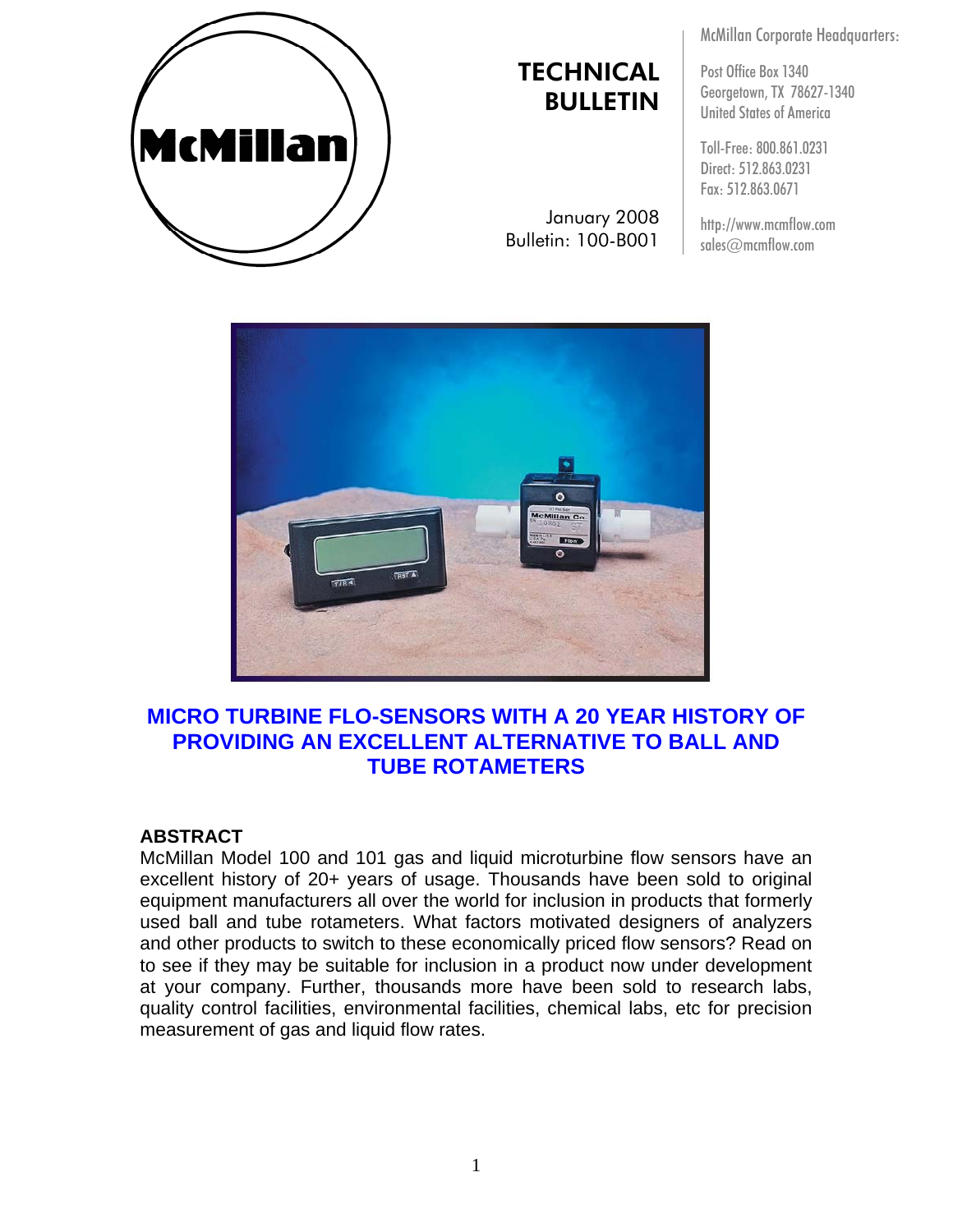Technical Bulletin 100-B001, continued…

## **INTRODUCTION**

As noted in the abstract, McMillan Model 100 and 101 gas and liquid microturbine flow sensors have been used all over the world for inclusion in products that formerly used ball and tube rotameters. This article features conditions wherein usage of these flow sensors would be a very desirable choice for designers choosing to measure flow rates in original equipment manufacturer (OEM) products.

## **GAS MICROTURBINE FLOW SENSORS**

Without question, it can be seen from advertising articles that many instruments and analyzers currently employ rotameters to measure gas flow rates when such products employ various gases in the determination of their specific chemical analysis or concentration. Certainly, it is reasonable for a number of such instruments to utilize rotameters primarily because of the cost effectiveness of obtaining gas flow rates for that specific instrument.

However, the designer of instruments planning on employing some type of gas flow rate device for a particular instrument should realize that certain advantages in the precision and features of an instrument can be gained by a judicious usage of a flow sensor capable of providing an electronic output signal proportional to gas flow rate. The Model 100 Gas FLO-SENSOR is an option that should deserve serious consideration as it can provide a 0-5 VDC output signal proportional to flow rate. Many current OEM products employing this very small flow sensor have found it to be exactly what they have needed in either designing a new product or in upgrading an existing product that formerly employed rotameters.

Here are a number of reasons that caused such designers to choose to use the Model 100 FLO-SENSOR:

- Extreme repeatability capability
- Very good linearity of out put signal with  $\pm 3\%$  of full scale accuracy. (In special cases, it is possible to provide +/- 3% of reading for some applications.)
- Large quantity pricing in the low \$100 USD range
- Fast recovery when drops of liquid pass through the flow sensor as in measurement of certain "wet" or moist gases
- Two screw top mounting for ease of installation or removal
- Inexpensive 4 pin cable to plug into sensor
- Compression tube fittings standard with tube size as specified by user
- Rugged design with capability of long life and carrying a limited one year warranty.

Figure 1 that follows shows typical repeatability of a 1000 sccm Model 100 gas flow sensor measuring air flow rate around 195 cc/minute. The air flow was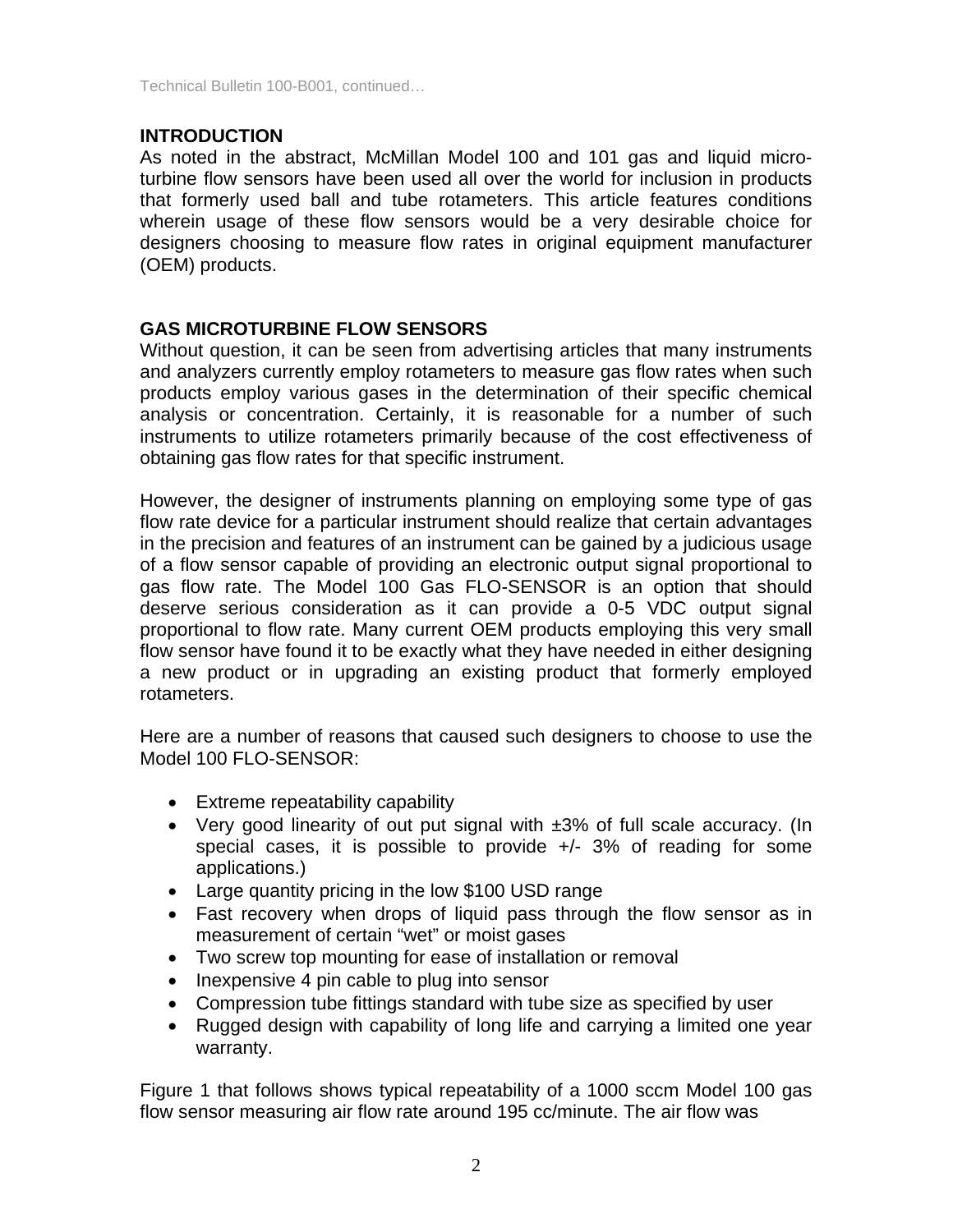manually reduced to 193 sccm and then brought back to the original air flow rate of 195 cc/minute. Note that the actual air flow rate came back to 194.8 sccm or to within 0.1% of original setting or to within 0.02% of full scale reading. This ability to closely track slowly varying flow rates is a quality not found in many types of flow sensors.



*FIGURE 1: OUTPUT SIGNAL OF A MODEL 100-6 GAS FLOW SENSOR SHOWING ITS ABILITY TO RECOVER FROM A CHANGING FLOW RATE* 

The above data was obtained under controlled laboratory conditions and may not always be reproduced in actual field tests with varying environmental conditions. It has been presented to show the capability of this very sensitive gas flow sensor. Users familiar with ball and tube rotameters are aware that to reset the flow rate to within 0.02% of full scale on a rotameter is not feasible.

#### **LIQUID MICRO TURBINE FLOW SENSORS**

The McMillan Model 101 Liquid FLO-SENSORS are popular for usage in a wide variety of liquid analyzers and monitoring instruments all over the world. These flow sensors are very similar in size and appearance to the Model 100 Gas FLO-SENSORS, but certain differences internally are required. Cost and performance characteristics previously stated for the gas flow sensors also typify the liquid flow sensors. The largest selling McMillan Liquid FLO-SENSOR is our Model 101-3 which accurately covers flow rates from 13-100 mL/minute.

## **WHY SUCH FLOW SENSORS ARE ATTRACTING OEM TO INCORPORATE THEM IN THEIR PRODUCTS**

In this  $21<sup>st</sup>$  century, buyers of sophisticated gas and liquid analyzers and instruments employing flow devices that measure flow rates are increasingly